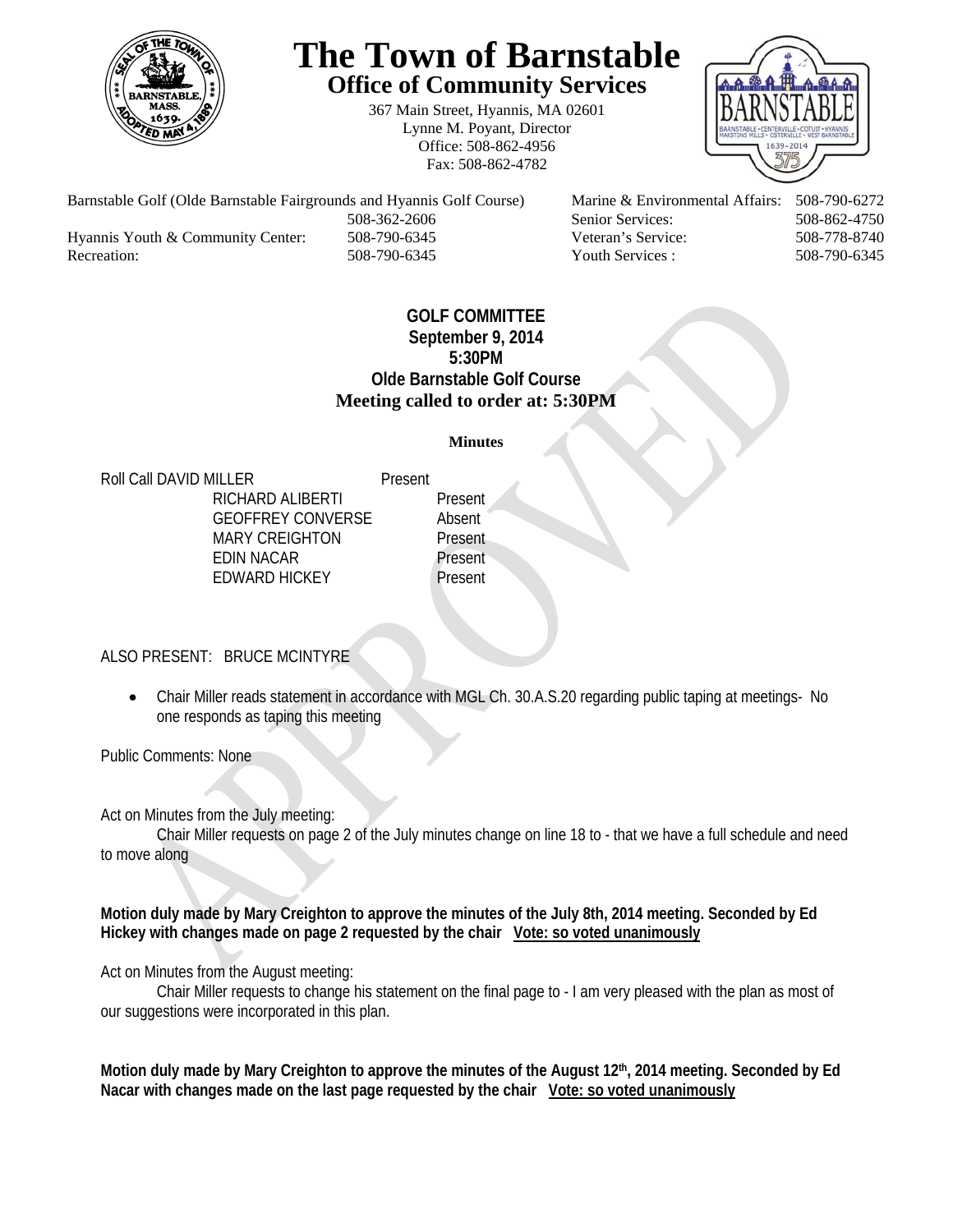Hyannis Master Plan Status and Discussion: Bruce McIntyre

-We had a meeting on August 20<sup>th</sup> with the Town Manager, Mark Milne, Lynne Poyant, Chair Miller, Chris White Richard Mandell and myself to go over the plan. It was a very informative and educational meeting. It is an a la carte type of plan so we can see all the costs of what we could do. Another part of the meeting was that we talked about possible funding of a plan and it was very positive. Richard Mandell said that this was the most expensive plan he has put together due to the wage requirements of the Commonwealth of Massachusetts. I am going to prepare a CIP for FY 16 for the Recommended Renovation Option for \$3.6 Million, just received instructions this week.

Chair Miller- It was a good meeting the option we are looking it is the one on page 53 of the Renovation Business Plan on the left.

Chair Miller We will have an extensive discussion about the plan during the November  $4<sup>th</sup>$  meeting

Review Rate Letter to be submitted to the Town Manager

Chair Miller distributes the letter to the Town Manager<sup>1</sup> regarding the approval by the committee of the proposed 2015 golf rates by Golf Management.

Mary Creighton – The tee times that are being added are non member tee times to increase revenue and member times are going to be started earlier so no times are lost also there should be a comma after Mr. Lynch

Chair Miller – I will change it to non member and add the comma

#### **Motion duly made by Richard Ailberti to approve the letter to the Town Manager with changes requested.**  Seconded by Ed Nacar : Vote: so voted unanimously

Status of Refreshment Cart at OBF: Chair Miller

-Both OBF and Hyannis were supposed to have refreshment carts this year. Scott has had his cart out most weekends and during busy times or large groups/outings. Ian was concerned about business this year and ended up not get a cart for the summer. He has assured me that the cart will be out in 2015

Town Informational Request for Annual Report: Chair Miller

 -Every year we put in something for the annual report. The last 2 years it has not gone in and I was assured it will this year that is why we took a picture. Chair Miller hands out a copy of the committee's portion to the annual report to review<sup>2</sup> We need to come up with a tag line I have put a couple suggestions on here. Chair Miller also reads a few examples from other departments. The tag line chosen by the Committee is "Supporting the Golfing Community"

 - On the major activities portion for 2014-2015 I would like to have 2 person teams one to assist in the development of a marketing plan for golf outings and another to assist in the plan to promote the Town's two courses to the citizens and the management of the Town of Barnstable. Do I have any volunteers?

 Edin Nacar and Mary Creighton volunteer to do the Marketing plan and Chair Miller will lead the second team to promote the two courses.